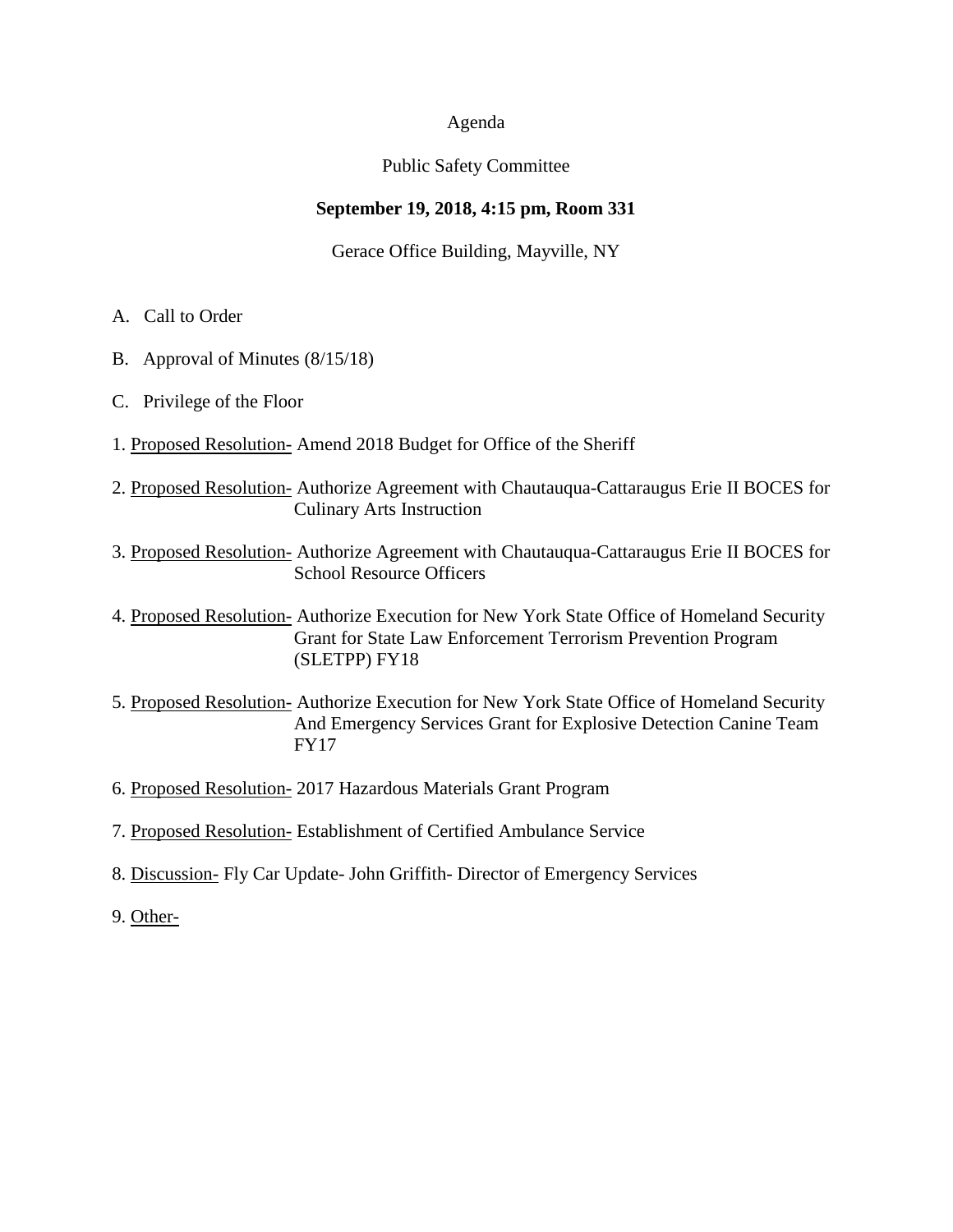**TITLE:** Amend 2018 Budget for Office of the Sheriff

**BY:** Public Safety and Audit & Control Committees:

**AT THE REQUEST OF:** County Executive George M. Borrello:

WHEREAS, some Office of the Sheriff expenses have exceeded initial budgetary estimates, as well as some appropriations have a surplus; therefore be it

RESOLVED, That the Director of Finance is hereby authorized and directed to make the following changes to the 2018 budget:

#### INCREASE APPROPRIATION ACCOUNTS:

| A.3020.DISP.4 Contractual – Publ Safety Communication—Consolidated Dispatch \$5,685 |          |
|-------------------------------------------------------------------------------------|----------|
| A.3020.TECH.4 Contractual – Publ Safety Communication—Technical Services            | \$14,975 |
|                                                                                     | \$20,660 |
|                                                                                     |          |

DECREASE APPROPRIATION ACCOUNT: A.3110.1 Personal Services – Sheriff  $$20,660$ 

**\_\_\_\_\_\_\_\_\_\_\_\_\_APPROVED \_\_\_\_\_\_\_\_\_\_\_\_\_VETOES (VETO MESSAGE ATTACHED)**

\_\_\_\_\_\_\_\_\_\_\_\_\_\_\_\_\_\_\_\_\_\_\_\_\_\_\_\_\_\_\_\_\_\_ \_\_\_\_\_\_\_\_\_\_\_\_\_\_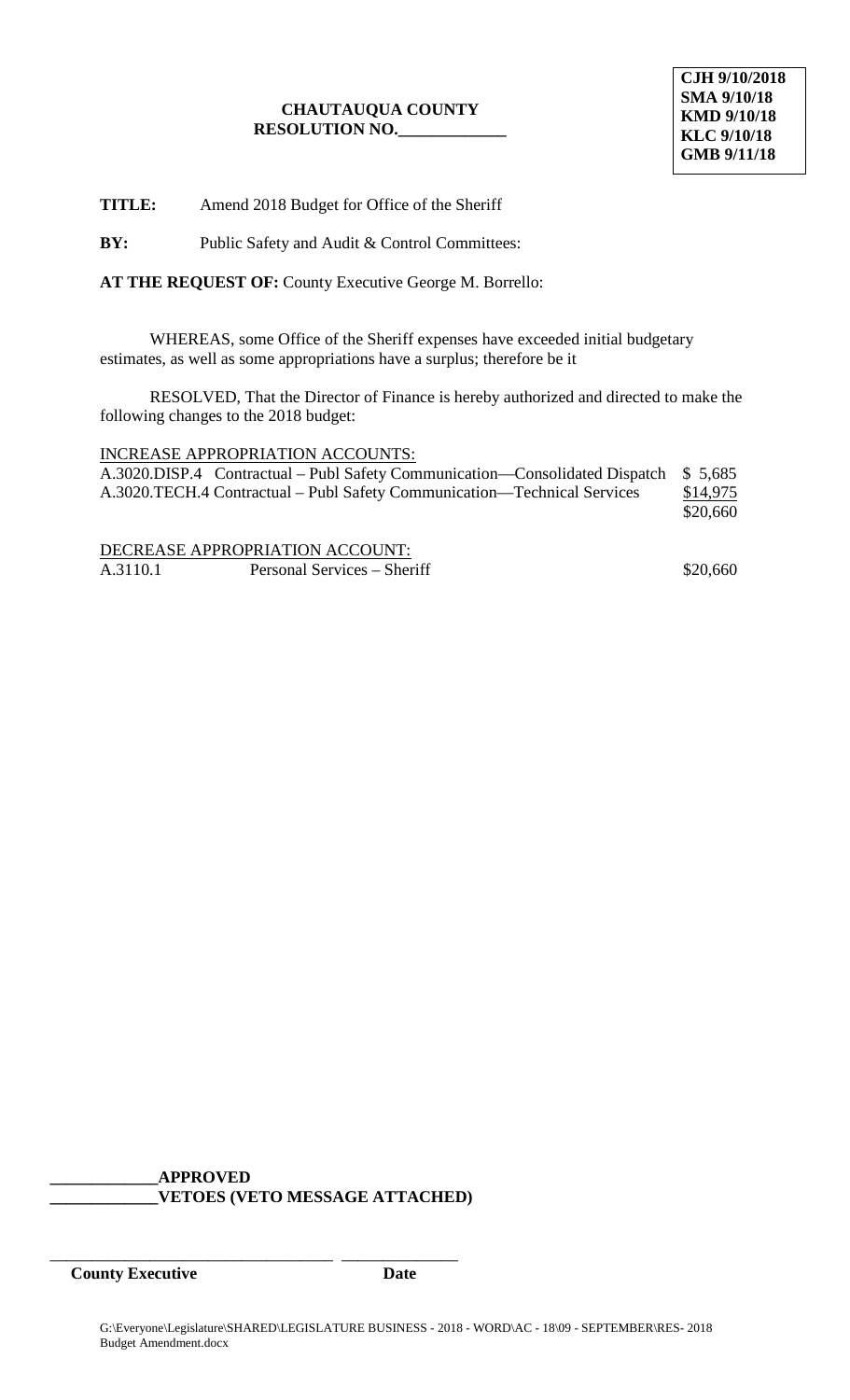## **TITLE:** Authorize Agreement with Chautauqua-Cattaraugus Erie II BOCES for Culinary Arts Instruction

## **BY:** Public Safety and Audit & Control Committees:

## **AT THE REQUEST OF:** County Executive George M. Borrello:

WHEREAS, Chautauqua County is required pursuant to the New York State Correction Law and Education Law to provide appropriate educational services to eligible inmates housed at the County Jail; and

WHEREAS, Chautauqua-Cattaraugus Erie II BOCES has successfully administered various education programs at the jail, and has the ability to oversee a culinary arts program; and

WHEREAS, Chautauqua County desires to offer a culinary arts program to eligible inmates in an effort to assist such inmates in obtaining gainful employment when released from jail, and has negotiated a tentative agreement with BOCES for the period of August 1, 2018 through July 31, 2019, with payments to be made by BOCES to the County of Chautauqua for a total sum not to exceed \$35,972; and

WHEREAS, an appropriate portion of the revenue from this agreement is included in the 2018 budget and will be included in the 2019 budget; now therefore be it

RESOLVED, That the County Executive is hereby authorized and empowered to execute an agreement with Chautauqua-Cattaraugus Erie II BOCES for a culinary arts instruction program.

**\_\_\_\_\_\_\_\_\_\_\_\_\_APPROVED \_\_\_\_\_\_\_\_\_\_\_\_\_VETOES (VETO MESSAGE ATTACHED)**

\_\_\_\_\_\_\_\_\_\_\_\_\_\_\_\_\_\_\_\_\_\_\_\_\_\_\_\_\_\_\_\_\_\_ \_\_\_\_\_\_\_\_\_\_\_\_\_\_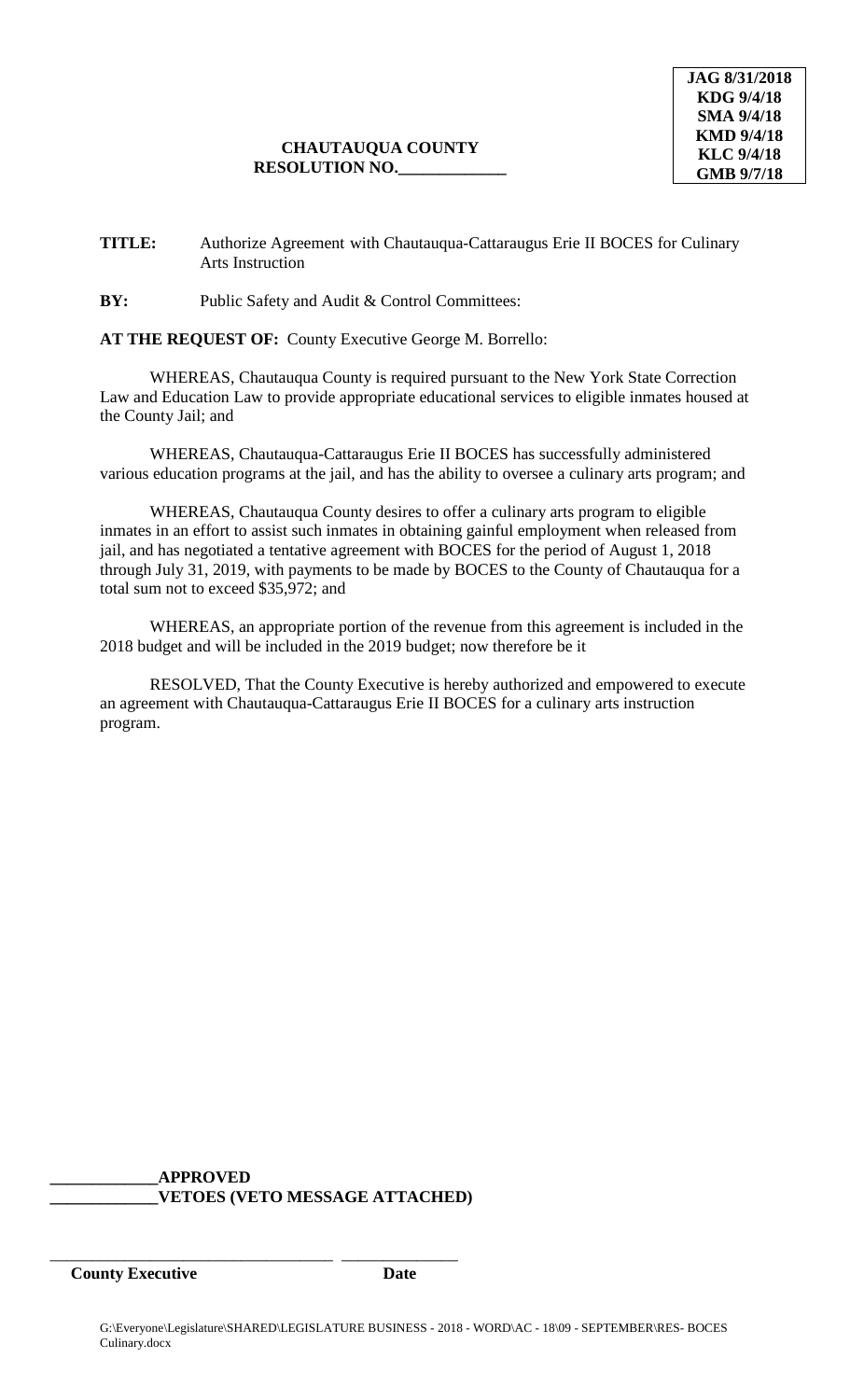**JAG 8/31/2018 KDG 9/4/18 SMA 9/4/18 KMD 9/4/18 KLC 9/4/18 GMB 9/7/18**

**TITLE:** Authorize Agreement with Chautauqua-Cattaraugus Erie II BOCES for School Resource Officers

**BY:** Public Safety and Audit & Control Committees:

**AT THE REQUEST OF:** County Executive George M. Borrello:

WHEREAS, the Chautauqua County Sheriff has conferred with the administrators of Chautauqua-Cattaraugus Erie II BOCES and determined that the County and BOCES schools in the region and would benefit by the continuation of the School Resource Officer program; and

WHEREAS, Chautauqua-Cattaraugus Erie II BOCES has agreed to compensate the County of Chautauqua for the cost of providing two (2) Deputy Sheriffs for the period of July 1, 2018 through June 30, 2019, the deputies to be shared between three facilities at a total sum not to exceed \$214,116.71, plus any agreed upon overtime hours compensated at the rate of \$64.08 per hour; and

WHEREAS, the County will not be required to incur any additional expenditures to fund these positions; and

WHEREAS, an appropriate portion of the revenue from this agreement is included in the 2018 budget and will be included in the 2019 budget; now therefore be it

RESOLVED, That the County Executive is hereby authorized and empowered to execute an agreement with Chautauqua-Cattaraugus Erie II BOCES for the School Resource Officer program.

**\_\_\_\_\_\_\_\_\_\_\_\_\_APPROVED \_\_\_\_\_\_\_\_\_\_\_\_\_VETOES (VETO MESSAGE ATTACHED)**

\_\_\_\_\_\_\_\_\_\_\_\_\_\_\_\_\_\_\_\_\_\_\_\_\_\_\_\_\_\_\_\_\_\_ \_\_\_\_\_\_\_\_\_\_\_\_\_\_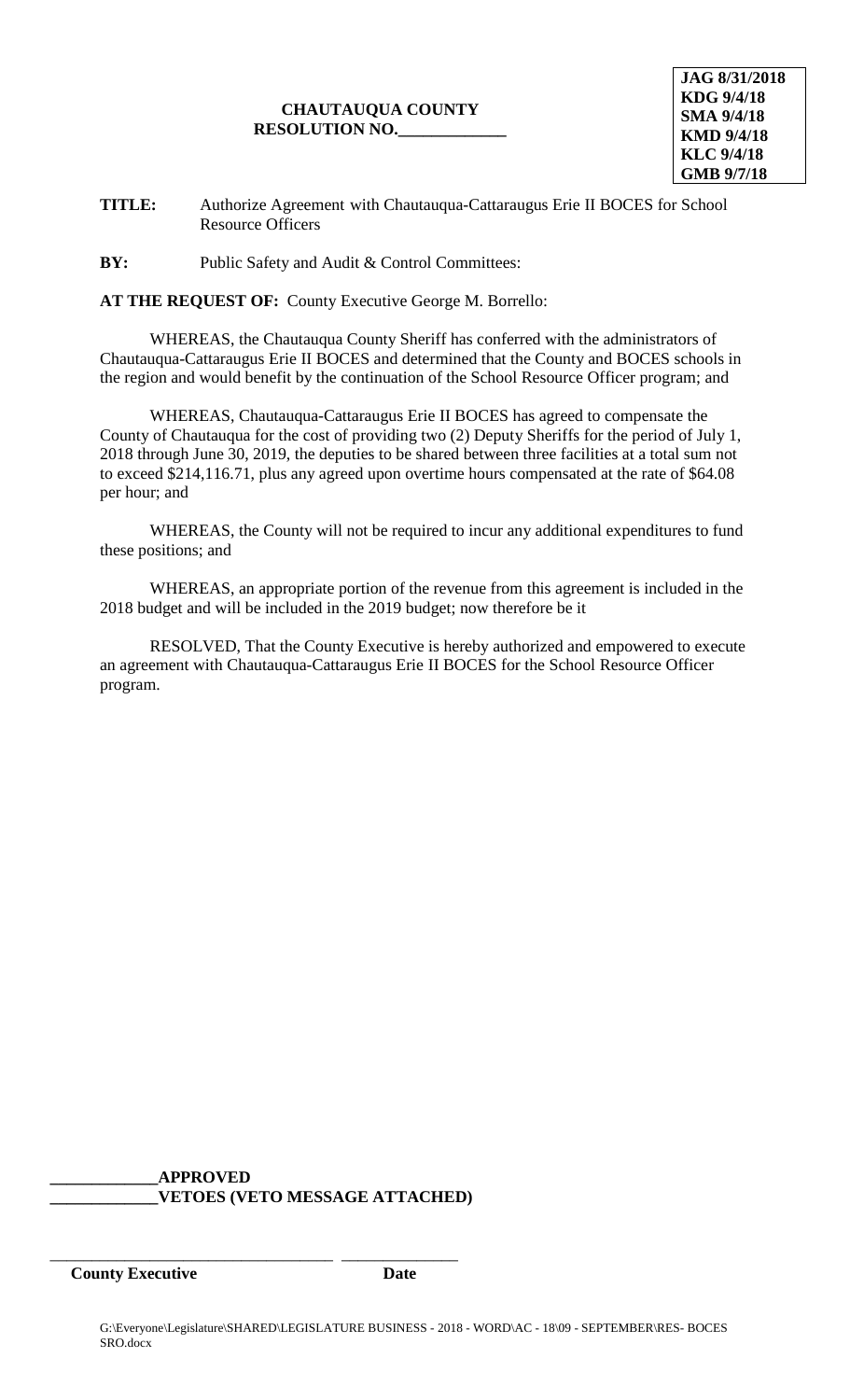**TITLE:** Authorize Execution for New York State Office of Homeland Security Grant for State Law Enforcement Terrorism Prevention Program (SLETPP) FY18

**BY:** Public Safety and Audit & Control Committees:

**AT THE REQUEST OF:** County Executive George M. Borrello:

WHEREAS, the Chautauqua County Sheriff received notice the State of New York Office of Homeland Security approved the application submitted to the Office of Homeland Security and Emergency Services for continued implementation of the State Law Enforcement Terrorism Prevention Program (SLETPP); and

WHEREAS, the State of New York will provide funding in the amount of \$49,986.00 with no local funds required for the contract period from September 1, 2018 to August 31, 2021; and

WHEREAS, this grant is included in the 2018 budget; now therefore be it

RESOLVED, That the Chautauqua County Executive is authorized to execute the appropriate agreement with the New York State Office Homeland Security and Emergency Services.

## **\_\_\_\_\_\_\_\_\_\_\_\_\_APPROVED \_\_\_\_\_\_\_\_\_\_\_\_\_VETOES (VETO MESSAGE ATTACHED)**

**\_\_\_\_\_\_\_\_\_\_\_\_\_\_\_\_\_\_\_\_\_\_\_\_\_\_\_\_\_\_\_\_\_\_\_\_ \_\_\_\_\_\_\_\_\_\_\_\_\_**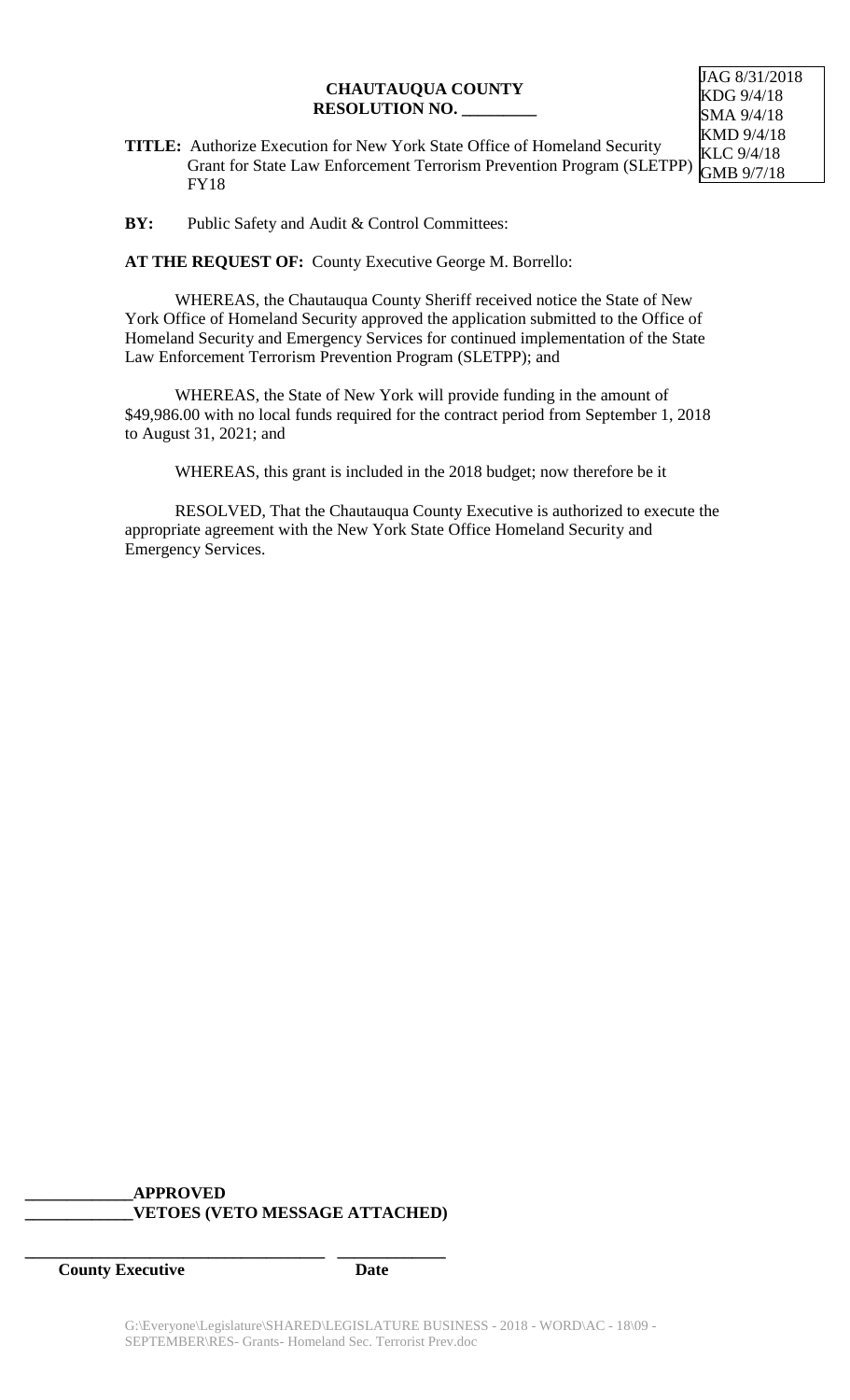**TITLE:** Authorize Execution for New York State Office of Homeland Security and Emergency Services Grant for Explosive Detection Canine Team FY17

**BY:** Public Safety and Audit & Control Committees:

**AT THE REQUEST OF:** County Executive George M. Borrello:

WHEREAS, the Chautauqua County Sheriff received notice the State of New York approved the application for an Office of Homeland Security and Emergency Services Program Grant for further implementation of the Explosive Detection Canine Team; and

WHEREAS, the State of New York will provide funding for FY17 grant award T182479 in the amount of \$15,000, with no local funds, for the contract period from September 1, 2018 to August 31, 2020; and

WHEREAS, it is anticipated that the grant funds will not be used during the 2018 budget period so no budget adjustments will be required at this time; now therefore be it

RESOLVED, That the County Executive is authorized to execute an agreement to secure the grant funding with the New York State Office of Homeland Security.

**\_\_\_\_\_\_\_\_\_\_\_\_\_APPROVED \_\_\_\_\_\_\_\_\_\_\_\_\_VETOES (VETO MESSAGE ATTACHED)**

\_\_\_\_\_\_\_\_\_\_\_\_\_\_\_\_\_\_\_\_\_\_\_\_\_\_\_\_\_\_\_\_\_\_ \_\_\_\_\_\_\_\_\_\_\_\_\_\_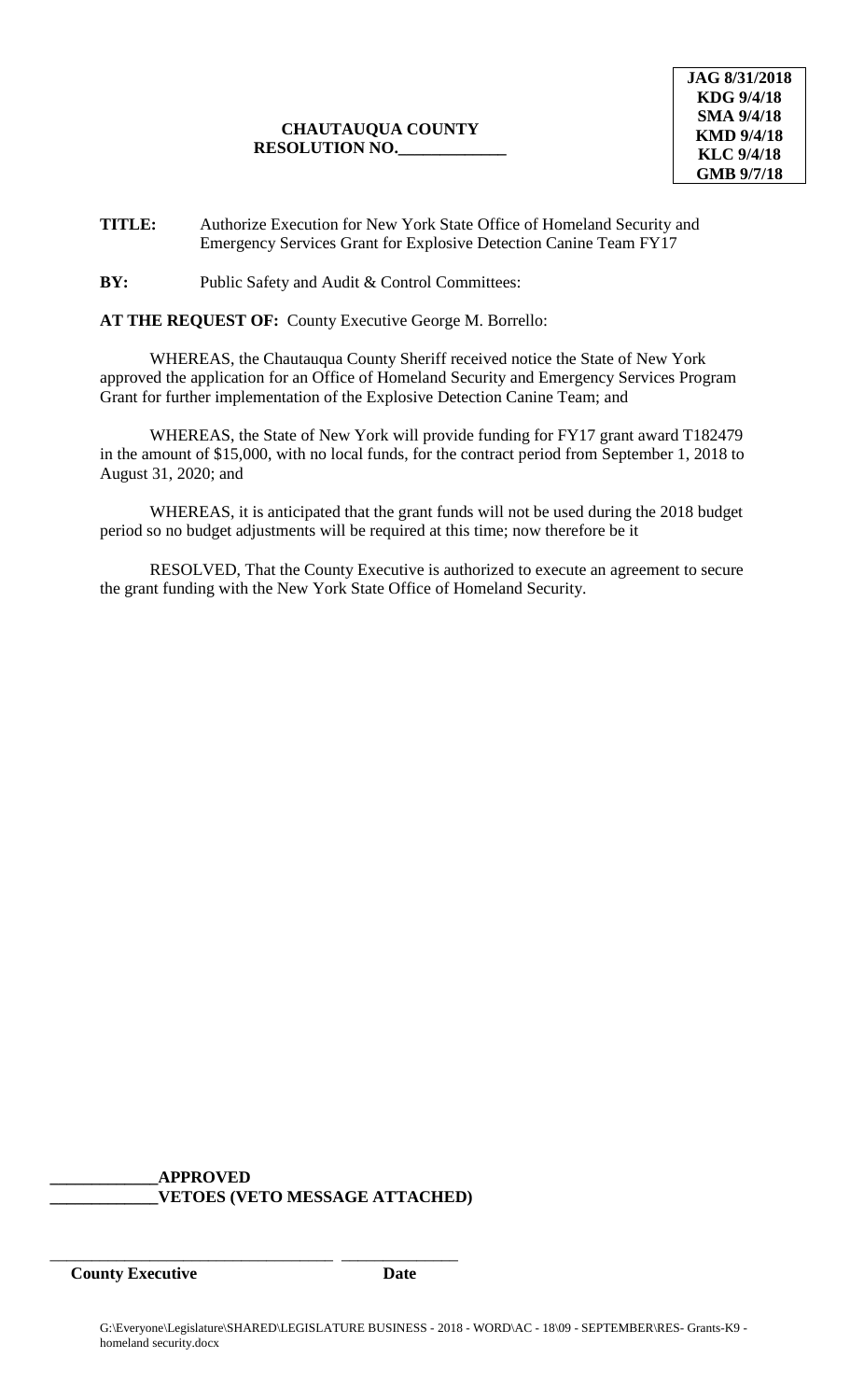**TITLE:** 2017 Hazardous Materials Grant Program

**BY:** Public Safety and Audit & Control Committees:

**AT THE REQUEST OF:** County Executive George M. Borrello:

WHEREAS, the Office of Emergency Services was awarded a Regional Partnership Grant in the amount of \$94,000 under the 2017 Hazmat Grant Program which runs from August 1, 2018 through August 31, 2020; and

WHEREAS, the 2017 Hazmat Grant is a Regional Partnership Grant which includes Hazmat teams from Chautauqua, Cattaraugus, Allegany and Seneca Nation of Indians; and

WHEREAS, Resolution 140-15 authorized the County Executive to sign and accept the Homeland Security HazMat Grant Program, now therefore be it

RESOLVED, That the Director of Finance is hereby directed to make the following 2018 budgetary changes:

## INCREASE APPROPRIATION ACCOUNTS:

| $A.3640$ 1                       | Personal Services—Hazardous Materials | \$4,700  |
|----------------------------------|---------------------------------------|----------|
| $A.3640$ 2                       | Equipment — Hazardous Materials       | \$82,858 |
| $A.3640$ 4                       | Contractual — Hazardous Materials     | 442      |
|                                  |                                       | \$88,000 |
| <b>INCREASE REVENUE ACCOUNT:</b> |                                       |          |
|                                  |                                       |          |
| A.3640.----.R430.5004            | Federal Aid – Homeland Security       | \$88,000 |

**\_\_\_\_\_\_\_\_\_\_\_\_\_APPROVED \_\_\_\_\_\_\_\_\_\_\_\_\_VETOES (VETO MESSAGE ATTACHED)**

\_\_\_\_\_\_\_\_\_\_\_\_\_\_\_\_\_\_\_\_\_\_\_\_\_\_\_\_\_\_\_\_\_\_ \_\_\_\_\_\_\_\_\_\_\_\_\_\_